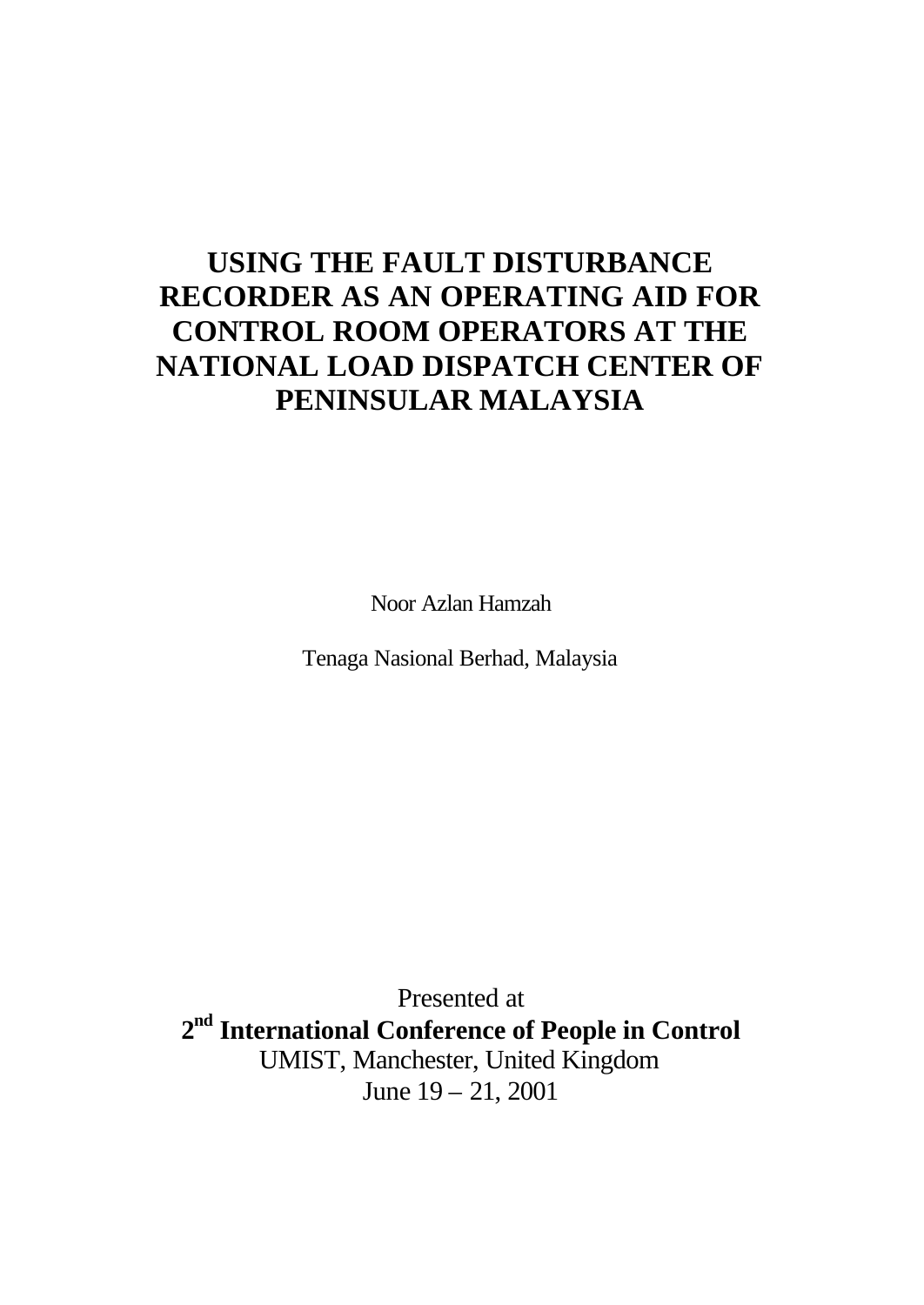# **USING THE FAULT DISTURBANCE RECORDER AS AN OPERATING AID FOR CONTROL ROOM OPERATORS AT THE NATIONAL LOAD DISPATCH CENTER OF PENINSULAR MALAYSIA**

**Noor Azlan Hamzah Ng Boon Leong Sazali P. Abdul Karim**

Control Operations Department Tenaga Nasional Berhad, Malaysia

# *ABSTRACT*

*The greatest challenge faces by Power System Operators is during system disturbance. The operators must always be prepared to deal with unforeseen events and calamities. In extreme conditions, several lines can be lost every few minutes leading to a rush of alarm signals. The operators must quickly decipher what has happened and act swiftly to restore the network in a safe manner. Therefore, the most important role of an operator is making and implementing correct decisions swiftly so as to safeguard the system.*

*In order to assist him in that regard, the operators in the NLDC (National Load Dispatch Center) are equipped with powerful software tools. Of late, the Fault Disturbance Recorder was introduced to the control room and served as an additional operating aid to the operators. This paper will primarily focus on the utilization of the disturbance recorder and how it has benefited the operators in helping them to arrive at some operational decisions. This paper will also highlight some of the disturbance signatures that was obtained from observations of faults in the system using the disturbance recorder and how this has tremendously help the operator in his decision making process.* 

*The required skills and training for the operators in relation to the disturbance recorder will also be discussed.*

# **1.0 INTRODUCTION**

At the NLDC, the control team on shift has to ensure that electricity is generated and transmitted to meet customers' demand in the most safe, reliable and economic manner. Making sure there is enough generation to meet demand and to ensure voltages and flows on the transmission grid system are within limits at all

times are routine functions and usually do not pose much problem to the operators. Their greatest challenge is when attending to system disturbance. In the event of a disturbance, a power system operator is required to make a quick and rational assessment of the situation and determine the extent of the disturbance. He appraises the situation and prioritizes his actions and deals with the most crucial problem first.

Sometimes, in dealing with the most critical problem first, he needs to analyze the problem and performs *the most important role* an operator undertakes during his course of action that is *making the right decision*. Depending on the severity of the fault, the operator sometimes has to analyze and make decisions against a backdrop of constraint and limitations. In order to assists him, the operators in NLDC are equipped with powerful software tools such as the SCADA Sequence of Events and Alarm List, Lightning Detection System and so forth. Among them, the most superior being the Fault disturbance Recorder which was later introduced to the control room to help the operators analyze fault disturbances and help them in their decision making process.

## **1.1 Limitations in existing facilities**

In the past, operators in the NLDC conducted their fault analysis mainly from relay operations captured in the SCADA system and those that were reported by the substation operators. The many varieties of relays in the system especially the digital based relay can cause difficulties to a substation operator in reading out and interpreting the correct relay operations. Moreover, the SCADA systems sometimes do not provide a complete view of the operations of all circuit breakers and relays connected to some disturbances. The control room operators are then subjected to *many ambiguities* and this sometimes led to *inaccuracy in the fault analysis.* The consequence of his actions could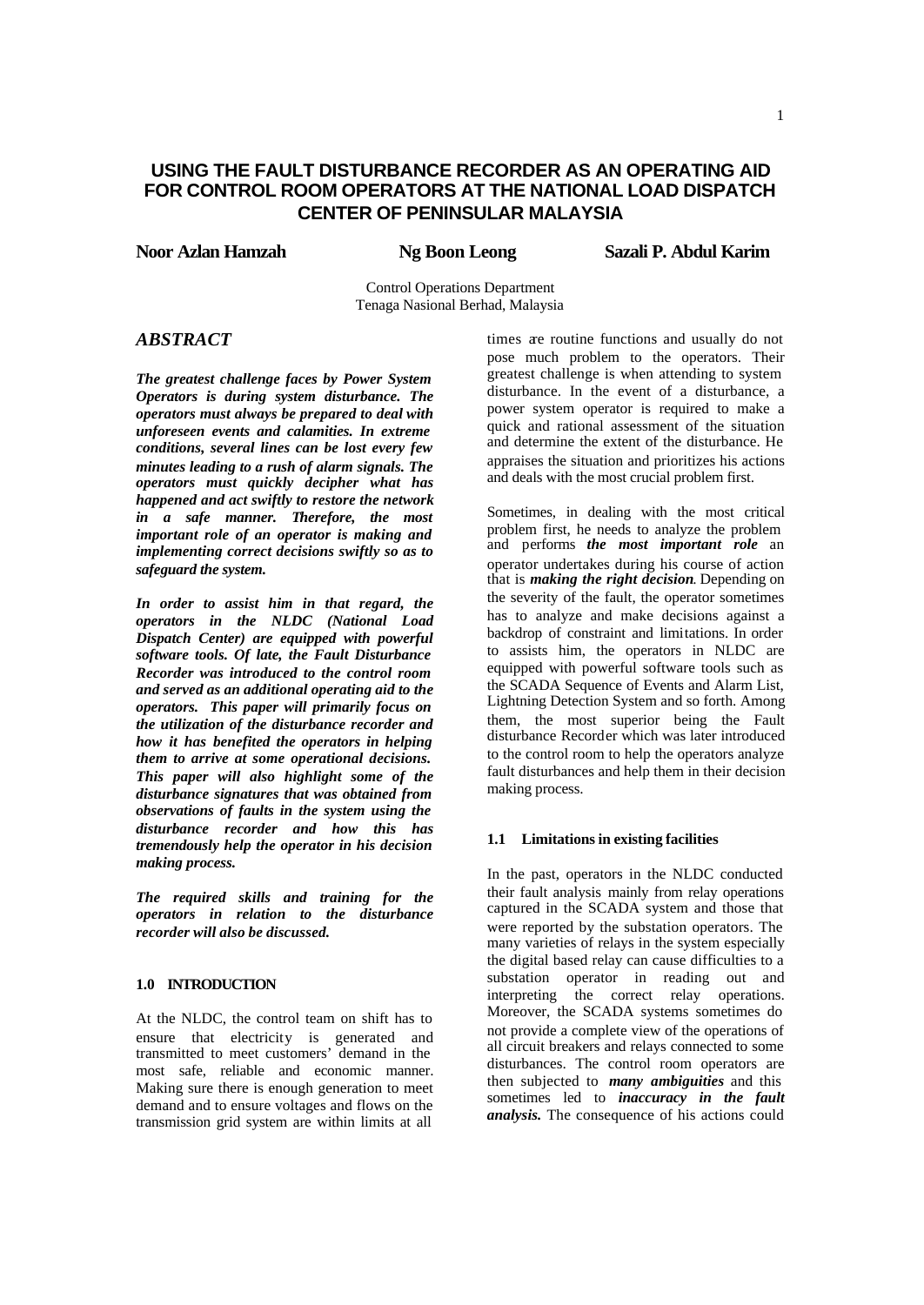be detrimental to the system security if a wrong action is taken. He may decides to close back a transmission line that has tripped without knowing that he is about to risk the system security by closing onto a permanent fault.

# **1.2 Fault Disturbance Recorder**

Having understood the vagaries of fault disturbances and the difficulties involved in making fault analysis, it became clear that a more appropriate tool was required to enable a more systematic approach towards system fault analysis. Hence, TNB (Tenaga Nasional Berhad) embarked on the acquisition of Fault Disturbance Recorders as a means to fulfill this requirement. With close to five years of experience since adopting this approach, the control operators now in the NLDC are able to arrive at quicker and accurate decisions than ever before.

The recorder is a device used to record graphically all the voltages and currents as well as protective relays operations during any power system disturbance. The recording system utilizes analog sensors, digital sensors, and high and slows speed recording. The high-speed recording has a sampling rate of 5000 Hz while the slow recording samples at 20 Hz. The recording time is up to 4 seconds and 60 seconds respectively.

These recording devices are installed on all the 275kV and the major 132kV substations in the Peninsular Malaysian Grid. Information needed for retrieval is downloaded from the required substation to NLDC via fiber-optics links. The software or the analysis center use to read and analyze the recordings is located at the dispatch center. On average, the speed of transmission is about *3000 – 6000 bytes/s* so that a fault disturbance file of 2500 kb would take about 7 - 13 minutes to be downloaded.

# **2.0 EXPERIENCE IN USING THE FAULT DISTURBANCE RECORDER**

Over a span of 5 years since its installation, the fault disturbance recorders have captured a myriad of tripping events on the TNB transmission grid system. Many valuable fault records are being archived and available for viewing by the operators at the control room. From careful observations of the many fault

traces, there were excitements among some of the operators as they began to discover some interesting common features pertaining to some particular disturbance. They are now able to tell just by looking at a fault trace and determine the nature and cause of the fault and in most cases their prediction resembles quite closely to the actual fault. This gave them *greater confidence in their decision* to reenergize a line that has previously tripped or even identify the source of a fault in a multiple line tripping conditions.

The disturbance recorder also incorporates a fault location facility build into the software. Although it is based on impedance, the experience reported by the operators has suggested that the disturbance recorder can *pinpoint the location of the fault* to a high degree of accuracy (less than *1.5%*). In that manner, root causes of disturbances were determined and *correlations were made between causes and the fault traces* it resembles. There were significant savings in fault location whereby expensive patrol by land or air was avoided and equipment downtime reduced to a much greater extent.

By far, one of the most important usefulness of the disturbance recorder to an operator is the *identification of an open-circuit* in the transmission grid system. For example, at about  $23:29$  on  $9<sup>th</sup>$  September 1998, circuit No.2 of the 275kV lines between Paka to Kampung Awah tripped and auto-reclosed on the red-phase only at Kampung Awah end. Subsequently, the operator downloaded the record from PAKA and observed that the red -phase current sensor was just showing line charging current. He immediately dispatched the maintenance crew who reported later that a jumper below the line trap at Kampung Awah had disengaged and causing an open-circuit condition. The incident was just one of many that demonstrated the importance of the disturbance recorders to the power system operators. It can be said confidently that had the disturbance recorders been used, the 1996 Malaysian Blackout due to a stuck circuit breaker pole at Paka s/s could have been averted.

To reiterate, the recorders were applied extensively and some of the major benefits derived from the perspective of a power system operator are as follows: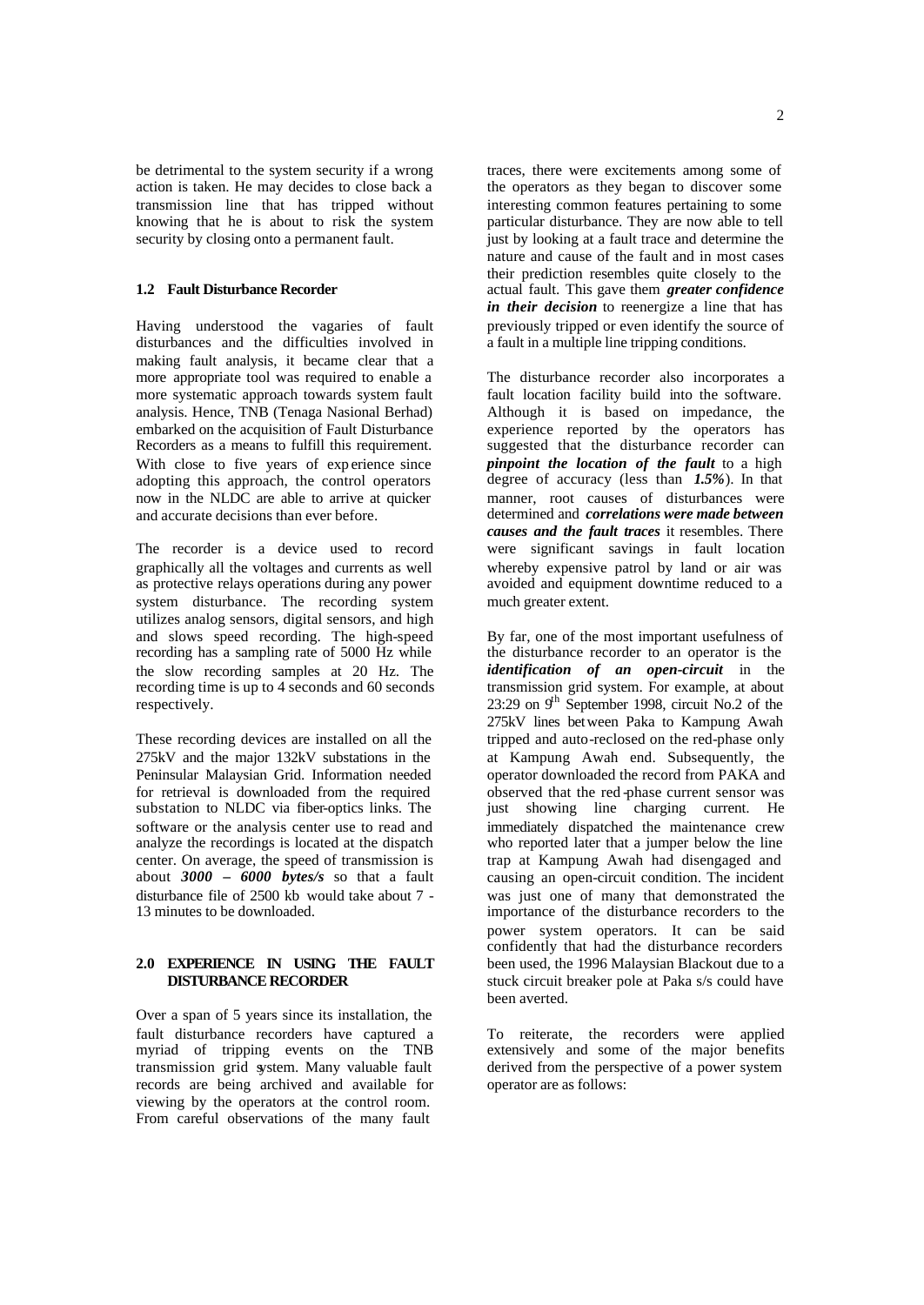- *i. Identification of disturbance signatures*
- *ii. Provide confidence to system operators in arriving at their decisions*
- *iii. To locate and determine location of fault*
- *iv. To reduce downtime in patrolling and equipment repair*
- *v. Identification of open circuit in the transmission system*

#### **3.0 DISTURBANCE SIGNATURES**

As mentioned earlier, throughout the number of years of experience in using the disturbance recorder, NLDC's operators have been exposed to all kinds of disturbances and are now capable to interpret the fault recordings in terms of identifying the nature and cause of a fault. Interestingly enough, they have compiled enough recordings so as to be able to identify the trend and common features of a particular fault and developed the *capability to distinguish between various kinds of fault* in the system. For example, fault on the transmission line due to a lightning has its own peculiarities in the recording and can be easily identified by the operators. This *information is vital* to the operator since it will then help him to *decide on his next course of action.* To name a few, below are some of the different kinds of disturbance where their signatures have been identified.

- *i. Lightning faults*
- *ii. Trees encroachment*
- *iii. Contamination or salt pollution*

# **3.1 Lightning Faults**

It was observed from many recordings that lightning faults usually *involve a sudden upsurge of current ranging from 30 to 50 times the normal pre-fault value*. Typically, the associated voltage reduces to *20* till *40 %* of the original value. Figure 1 shows the voltage and current trace during a lightning disturbance on the red-phase of circuit no. 3 of Paka - Teluk Kalung 275kV transmission line. The faulted red-phase experienced *a sudden sharp rise in current (30 times prefault value) which lasted for 2 ½ cycles* when it was finally cleared by the *Distance protection within a time frame of 52ms.* The voltage dropped to *42%* of the original value.



**Figure 1**: Voltage and current trace at Paka s/s for Teluk Kalung No.3 on  $9<sup>h</sup>$  October 2000 at 1442 hrs. Single phase (red-phase) to earth fault due to lightning.

Similar observations can also be seen in Figure 2 where a lightning struck on the red-phase of KL East to Kawa 275kV circuit 2. The red-phase current jumps to *40 times the prefault value*. The red-phase voltage reduced to *25 %* of its pre fault value. Similar to the previous disturbance, the fault clearance time took about *50.2 ms to clear by the distance protection*. Another striking similarity observed from the various lightning disturbance records is that the fault impedance was found to be generally low, typically *from 1 to about 5 ohms*. The recorder calculated the fault impedances of the two cases mentioned previously *as 0.8* and *1.3 ohms*





**Figure 2**: Event captured at KL east s/s for Kampong Awah No.2 on  $29<sup>th</sup>$  November 2000 at 1533 hrs. Single phase (red-phase) to earth fault due to lightning.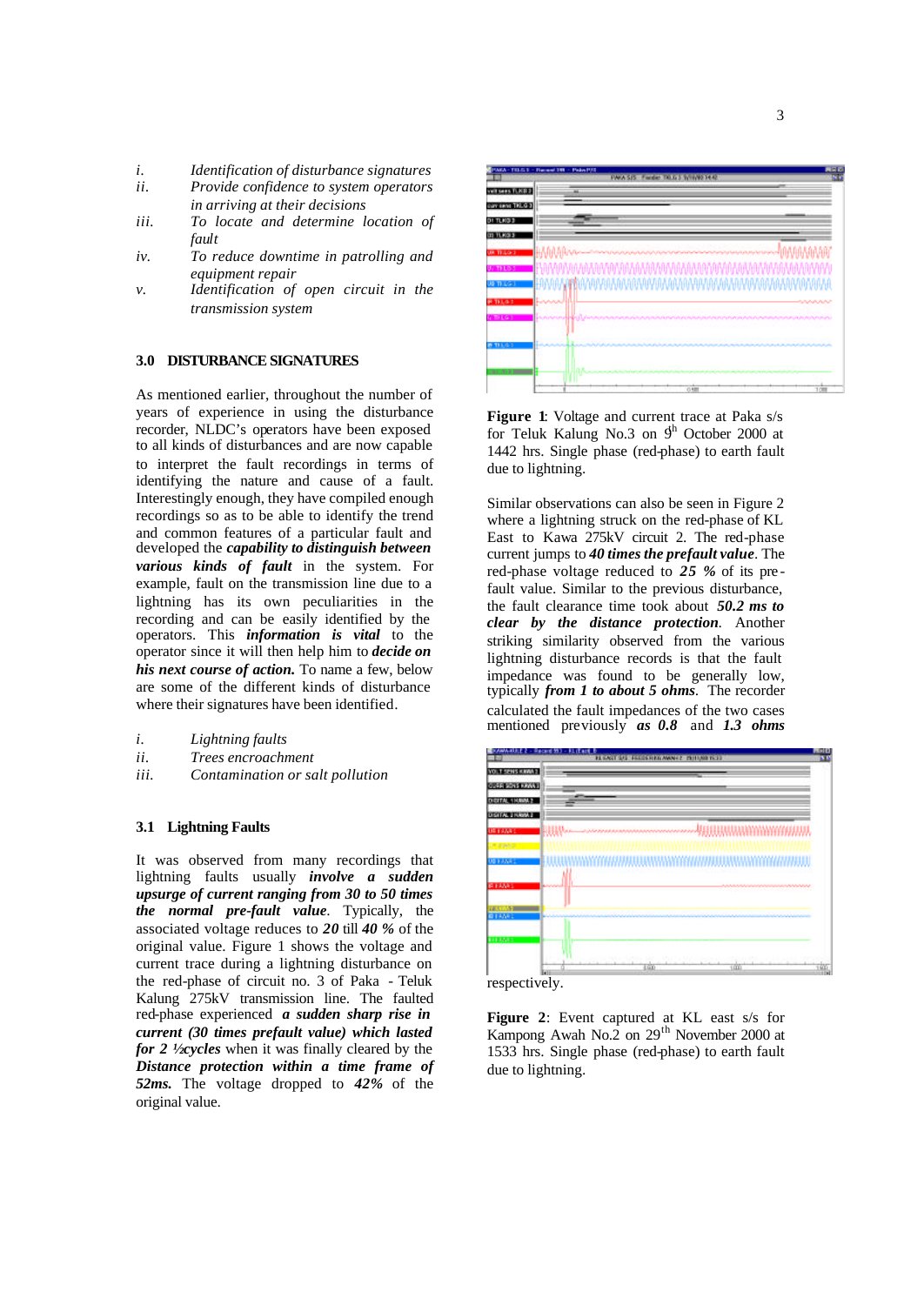#### **3.2 Trees Encroachment**

Observations on records involving tree encroachment saw a very striking characteristic in the shape of the fault current. Figure 3 and 4 shows almost the same shape whereby *the fault current started small and gradually enveloping the current peaks exponentially*. The current on the faulted-phase rises up to 5 times the original level. Also what is prominent is that the voltage *depression* for the associated phase voltages *was less compared to a lightning fault and remained rather flat throughout the duration of the fault*. The voltage depressions for Figure 3 and 4 were *73%* and *82%* respectively.

The reason for such a voltage profile is due to the high impedance nature of the fault. The resistance offered by the fault arc and the tree was high. The fault impedances calculated out for figure 3 and 4 was 54.4 ohms and 60.6 ohms respectively and as such both were transparent to the distance protection. Invariable, both the faults mentioned were cleared by the Directional Earth Fault protection within time frames of *250 ms* and *400ms* respectively.



**Figure 3:**Event captured at Teluk Kalung s/s for Kuantan North No.1 on 27<sup>th</sup> April 2000 at 1318 hrs. Notice the enveloping current as it started small and gradually builds up exponentially. This is very typical of tree related fault.



**Figure 4:** Event captured at Kampung Awah s/s for KL East No.1 on 25th November 2000 at 1409 hrs. The enveloping current jumps towards the end as the circuit breaker on the other side tripped.

#### **3.3 Contamination or Salt Pollution**

The location of the transmission lines or power installations determines the nature of contamination. On the Malaysian eastern grid where the transmission lines traverse through the coastal districts, surface films of salt are always formed. Figure 5 illustrates the fault recording taken for a disturbance captured at Paka s/s due to a nearby salt-contaminated fault of a transformer bushing. It is believed that when the pollution layer present on the bushing became moist due to rain, it turned conductive and caused an arc to be established across the bushing and led to an electrical fault.

Figure 5 shows some distinct characteristics of a salt pollution fault. Prior to the complete breakdown of the air across the bushing, periodic intervals of arcing activity took place. It is observed that these short bursts of arcing happen only during the peak negative cycles of the current wave. Also, during the final electrical breakdown, the fault current short-circuited and spiked to *25 times* the pre-fault value almost like a lightning fault except that the associated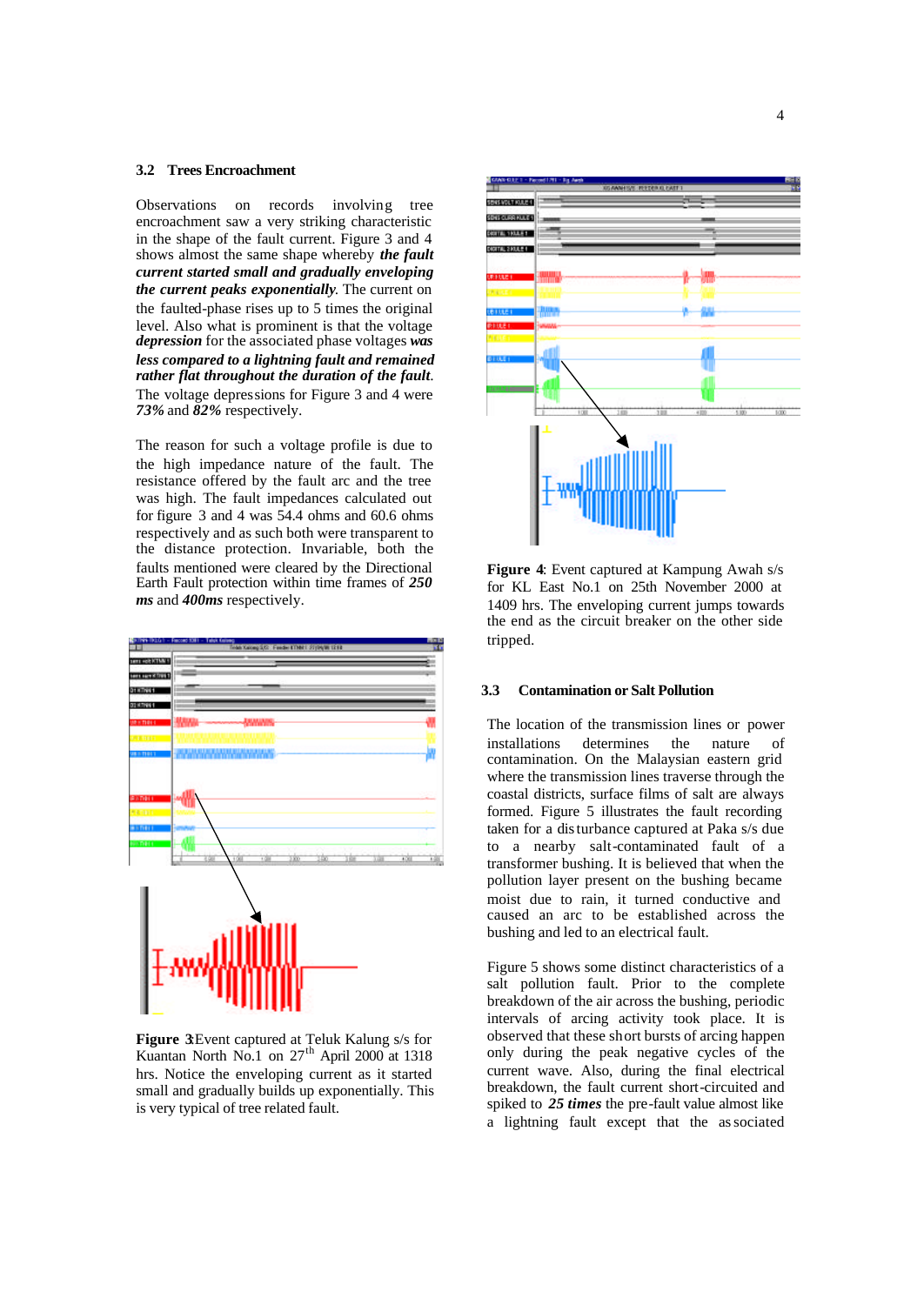voltage this time was completely drawn down to a marginal 15kV. The fault impedance calculated by the recorder was  $at 0.3$  ohms.



**Figure 5**: The salt pollution event captured at Paka s/s for YTL No.1 on 29/08/00 at 1649 hrs. Notice the short bursts of current due to arcing prior to the actual fault.

# **4.0 FAULT LOCATION**

The power of the fault disturbance is its ability to accurately estimate fault position. This feature has been used extensively by the control operators to determine the location of faults. Since the software or the analysis center is at their disposal, the operators are in *the best position to estimate the fault distance* and zoom in a crew to investigate the cause of a fault. Such a move has expedited fault repair time greatly and reduces equipment downtime significantly in TNB.

As an illustration, Kawa to Yong Peng East 275kV line tripped on  $6<sup>h</sup>$  October 1999 at 1355 hrs. The disturbance recorder measured the fault distance at 145.34 km from Kawa s/s near tower 408. Much to the amazement of the patrol team, the fault was found near tower No. 409 which was about 145.14 km away from the s/s. The error was close to *0.14* % and about *one span* length difference.

## **5.0 AN EDUCATIONAL TOOL**

Besides using the disturbance recorder as an operational aid, it can also be used as a teaching and training tool to the control operators. Protection concepts on Distance and Directional Earth Fault protections such as dead-time, reclaim-time, single and 3 pole auto-reclose operations can be easily illustrated from the records obtained from actual faults in the system. It was fortunate that significant events like malsynchronisation, power system oscillations and system frequency response due to generation lost in the TNB's system were captured because these recordings can be used to illustrate complex power system phenomena to the operators. The recordings can also serve as valuable training materials for future operators.

Another *important application is the incorporation of these disturbance recordings into the DTS* (Dispatcher Training Simulator) training sessions. We have started to introduce this new approach into our DTS training in order to familiarize the trainees with the analysis of the recordings and develop their capability to make good decisions.

## **6.0 TRAINING TO USE THE DISTURBANCE RECORDER**

Training for the operators to use the disturbance recorder has been given the uppermost priority. The most *important prerequisite required in order to use the disturbance recorder effectively is the knowledge on transmission system protection.* Although the operators in NLDC are capable in power system operations, they are essentially non-protection engineers. Hence, courses were conducted for the operators to enhance their understanding on transmission system protection. Thereon, the operators were trained on the use and application of the analysis center to diagnose and analyze fault recordings.

Given the training received, the operators are constantly engaged in interpreting the fault records whenever they are confronted with system disturbances. It must be said that usage of the recorder has upgraded the skills and knowledge of the NLDC's operators. They command sound knowledge not only in power system operations but also in the field of transmission protection.